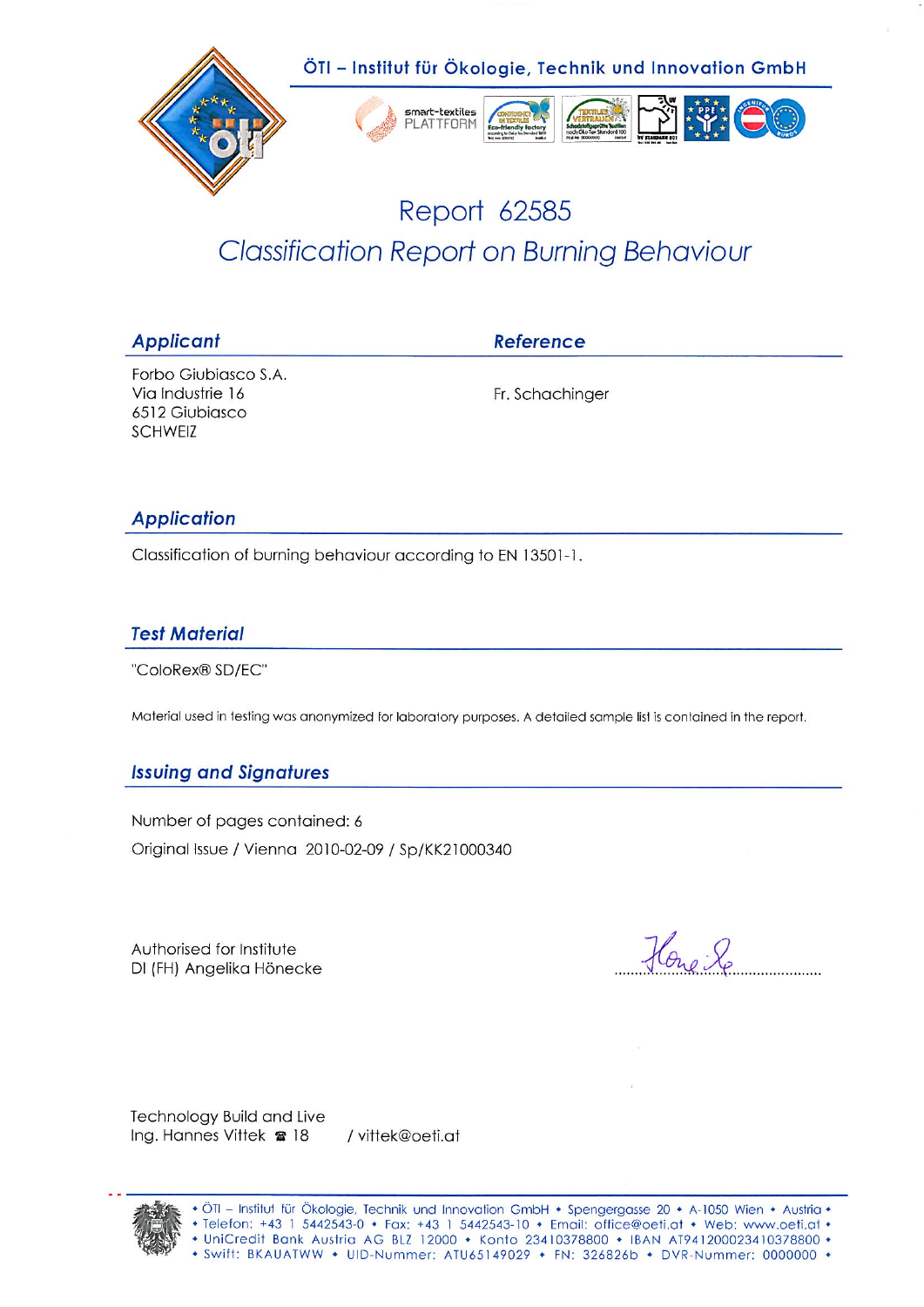

## **Contents**

| 1.1 |  |
|-----|--|
| 2   |  |
| 3   |  |
| 3.1 |  |
| 3.2 |  |
| 4   |  |
| 4.1 |  |
| 4.2 |  |
| 5.  |  |
| 5.1 |  |
| 5.2 |  |
| 5.3 |  |
| 6   |  |
| 6.1 |  |
| 6.2 |  |
|     |  |
| 8   |  |

#### $\overline{\mathbf{1}}$ Order

#### Chronology  $1.1$

| Date       | Received   | Order                                                        |
|------------|------------|--------------------------------------------------------------|
| 2009-12-15 | 2009-12-21 | Classification of burning behaviour according to EN 13501-1. |

#### $\overline{2}$ **Introduction**

This classification report defines the classification assigned to the building product "ColoRex® SD/EC" in accordance with the test methods fixed in EN 13501-1:2007.

#### **Details of classified building product**  $\overline{3}$

#### $3.1$ **General**

The building product "ColoRex® SD/EC" is defined as flooring, the classification is valid for the end use application described under point 5.3.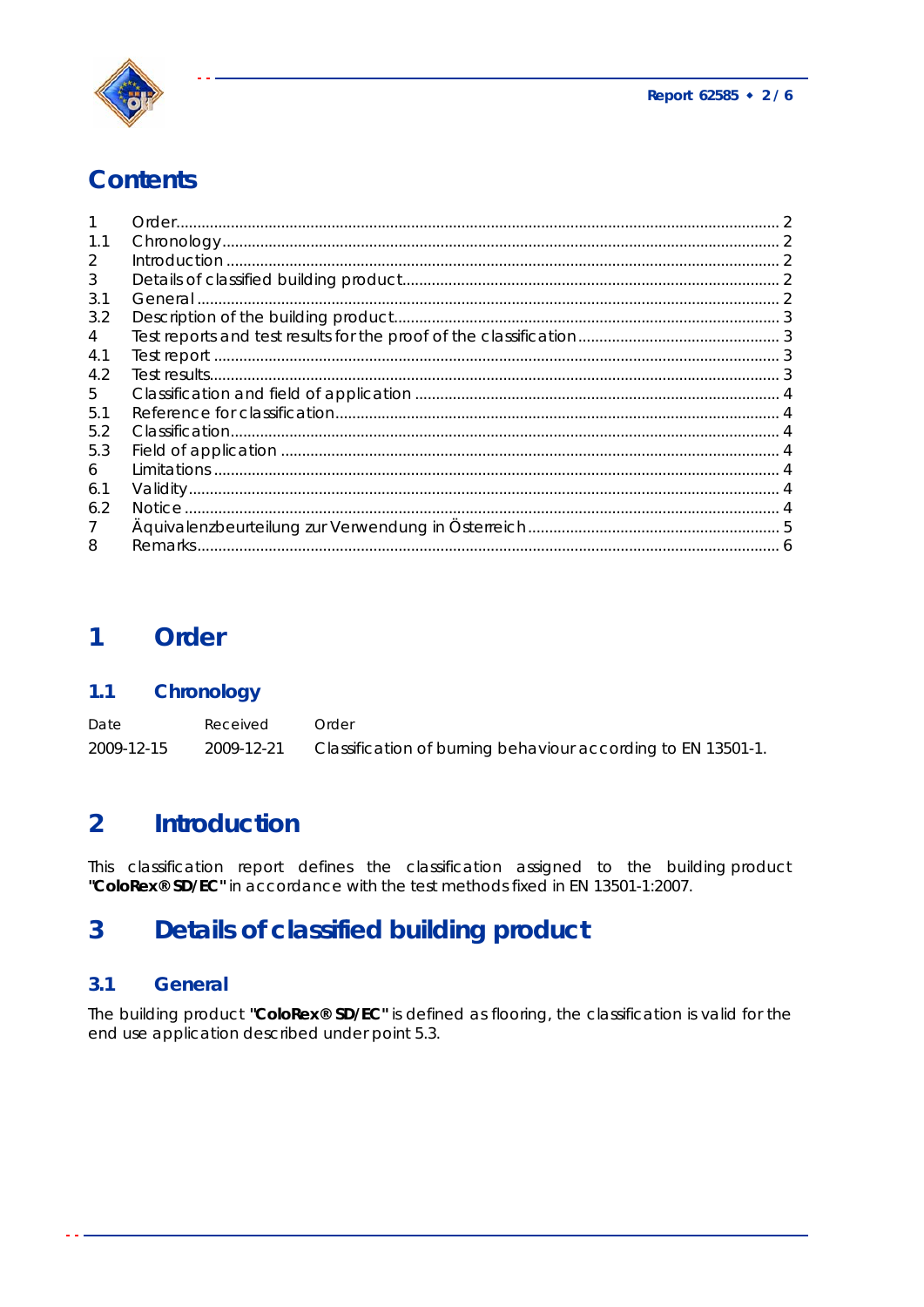

## **3.2 Description of the building product**

## **Resilient floor covering**

| Material (of wear layer):  | <b>PVC</b><br>(according to the specification by the applicant) |
|----------------------------|-----------------------------------------------------------------|
| Construction:              | homogeneous                                                     |
| Constitution of wearlayer: | non transparent wear layer                                      |
| Type of floor covering:    | smooth floor covering                                           |
| Structure of wearlayer:    | smooth surface                                                  |
| Colouring:                 | decorative                                                      |
| Dimensions:                | tiles                                                           |
| Type of floor covering:    | homogeneous PVC-floor covering according to EN 649              |

|                 | specification by ÖTI      | specification by the<br>applicant |
|-----------------|---------------------------|-----------------------------------|
| Total mass      | $3132,5$ g/m <sup>2</sup> | 3200 g/m <sup>2</sup>             |
| Total thickness | $2,0$ mm                  | $2,0$ mm                          |
| Density         | $-kg/m3$                  | $-kg/m3$                          |

The applicant of this classification report guarantees the observance of the instructions of the product specification according to EN 14041.

## **4 Test reports and test results for the proof of the classification**

### **4.1 Test report**

| Laboratory         | ÖTI                              |
|--------------------|----------------------------------|
| Test report number | 62584                            |
| Date of issue      | 8.2.2010                         |
| Applicant          | Forbo Giubiasco S.A.             |
| Test methods       | EN ISO 11925-2 und EN ISO 9239-1 |

### **4.2 Test results**

|                                  | Test results<br>(Mean Value) | Number of tests |
|----------------------------------|------------------------------|-----------------|
| Ignitability, EN ISO 11925-2     |                              |                 |
| Flame spread $\leq$ 150 mm       | yes                          | h               |
| Burning behaviour, EN ISO 9239-1 |                              |                 |
| Critical radiant flux            | kW/m <sup>2</sup><br>10.5    |                 |
| Integral of smoke obscuration    | % min<br>359                 |                 |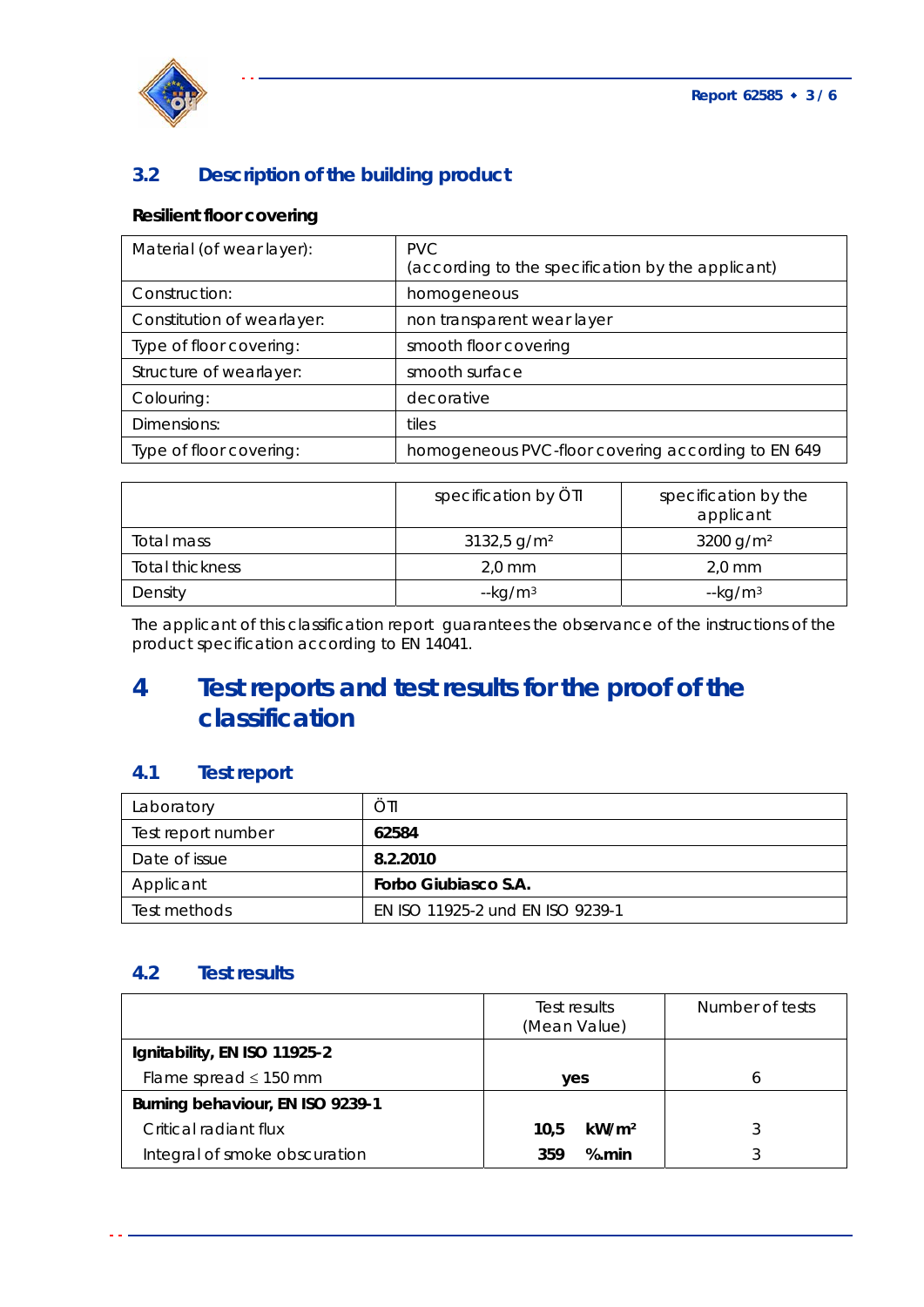

## **5 Classification and field of application**

### **5.1 Reference for classification**

This classification has been carried out in accordance with EN 13501-1:2007.

### **5.2 Classification**

Due to the results of the tests carried out, the building product **"ColoRex® SD/EC"** can be classified as following.

| <b>Burning behaviour</b> | Smoke emission |  |  |
|--------------------------|----------------|--|--|
| $B_{fl}$                 | s1             |  |  |
| Classification           |                |  |  |
| $Bfl - S1$               |                |  |  |

### **5.3 Field of application**

The classification is valid for the building product described in point 3 under the following end use conditions.

| Application      | Horizontal laid floor covering in form of tiles                                                                                   |
|------------------|-----------------------------------------------------------------------------------------------------------------------------------|
| <b>Subfloors</b> | Not burnable subfloors of euroclass $A1_{\text{fl}}$ or $A2_{\text{fl}}$ with a density of at<br>least $1350$ kg/m <sup>3</sup> . |
| Installation     | unglued and glued/adhered                                                                                                         |

## **6 Limitations**

### **6.1 Validity**

The report stays valid as long as the products are produced in unchanged condition; this is in the responsibility of the manufacturer.

### **6.2 Notice**

This classification document does not represent type permission or certifying the product.

If a building product should be CE marked according to system 3 of the attestation of conformity systems, the classification stated with this report is suitable as a basis for the declaration of the producer according to the attestation of conformity system 3, together with a CE marking in the context of the directive relating to construction products.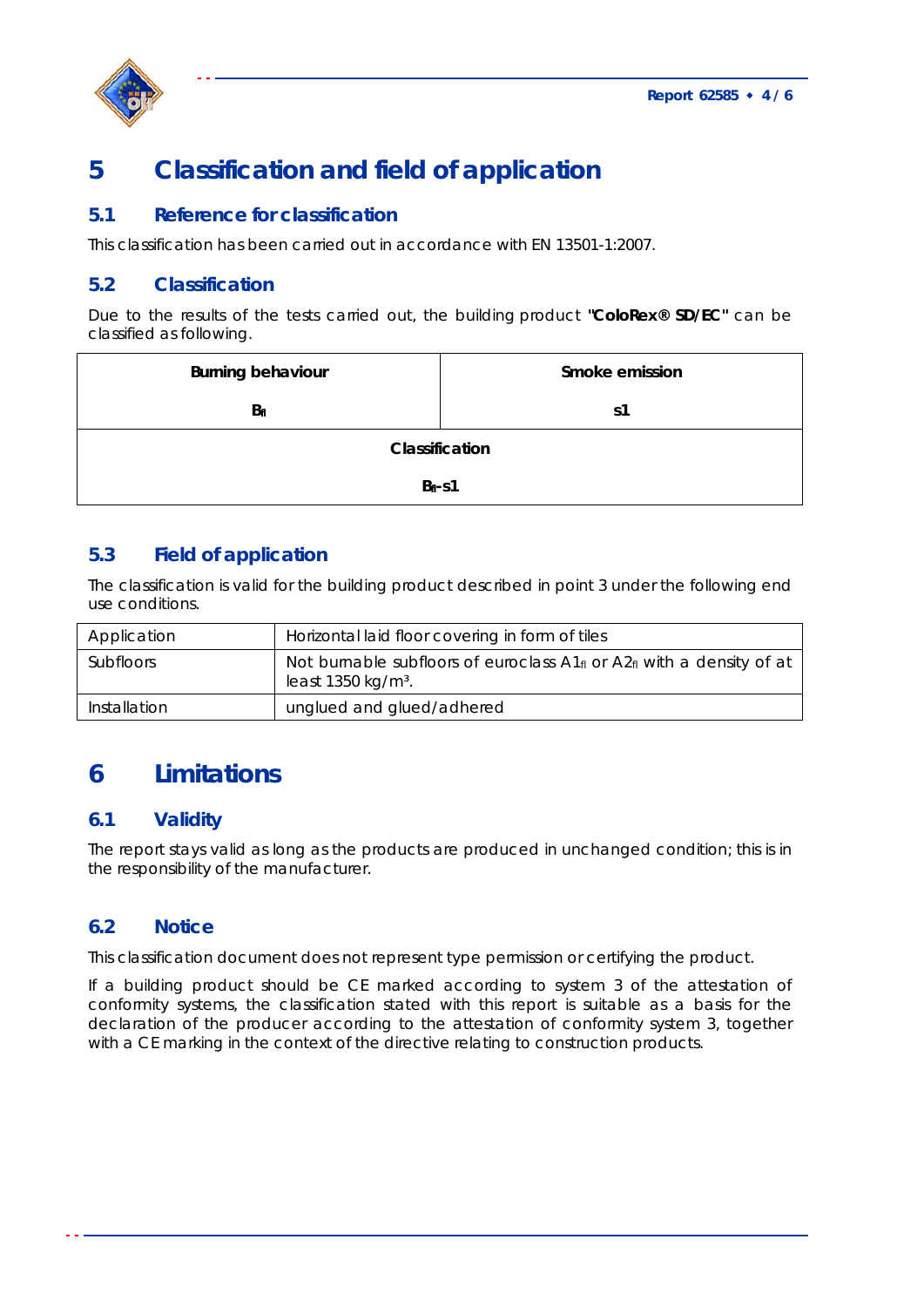

If the manufacturer plans a CE marking in connection with conformity system 3, he has to give an explanation, which has to be attached to the relevant documents. This explanation confirms, that there are no the specific materials, production processes or procedures (e.g. no additives of flame retarding materials, delimitation of organic components or additions of fillers), which are improfing the burning behaviour to reach the obtained fire classification. As a consequence from this, the manufacturer drew the conclusion that the system 3 of the attestation of conformity systems is appropriate.

The testing laboratory therefore has played no role in the sampling procedure, although the testing laboratory keeps appropriate references from the manufacturer ready, in order to pursue the examined samples.

# **7 Äquivalenzbeurteilung zur Verwendung in Österreich**

Unter Zugrundlegung der Anforderungsbedingungen ist eine eindeutige Zuordnung der ehemaligen österreichischen Brandklassifizierung zu einer europäischen Klasse nicht immer möglich und bedarf umfassender Einstufungserfahrung.

Die vorliegende Äquivalenzbeurteilung soll als Hilfestellung verstanden werden die zeigen soll, in welche europäische Klasse ein Bauprodukt fallen kann, das gemäß österreichischen Normen eingestuft wurde und umgekehrt.

| Einstufung gemäß EN 13501-1 | Anforderungen aus landesgesetzlichen Bestimmungen |           |
|-----------------------------|---------------------------------------------------|-----------|
| A1f1                        | nichtbrennbar,                                    | A         |
| $A2f-51$                    | schwachqualmend                                   |           |
| $Bf1-S1$                    | schwerbrennbar,                                   | <b>B1</b> |
| $C_{fl}$ -s1                | schwachqualmend                                   |           |
| $D_{fl}$ -s1                | normalbrennbar,<br>schwachqualmend                |           |
| $A2f1-S2$                   |                                                   |           |
| $B_{fl}$ -s2                | normalbrennbar                                    | <b>B2</b> |
| $C_{fl}$ -s2                |                                                   |           |
| $D_{fl}$ -s2                |                                                   |           |
| $E_{\rm fl}$                |                                                   |           |
| $F_{fl}$ 1)                 | leichtbrennbar                                    | <b>B3</b> |

1) Es wird darauf hingewiesen, dass die Europäische Klasse F auch die Tatsache ausdrücken kann, dass noch gar keine Klassifizierung stattgefunden hat.